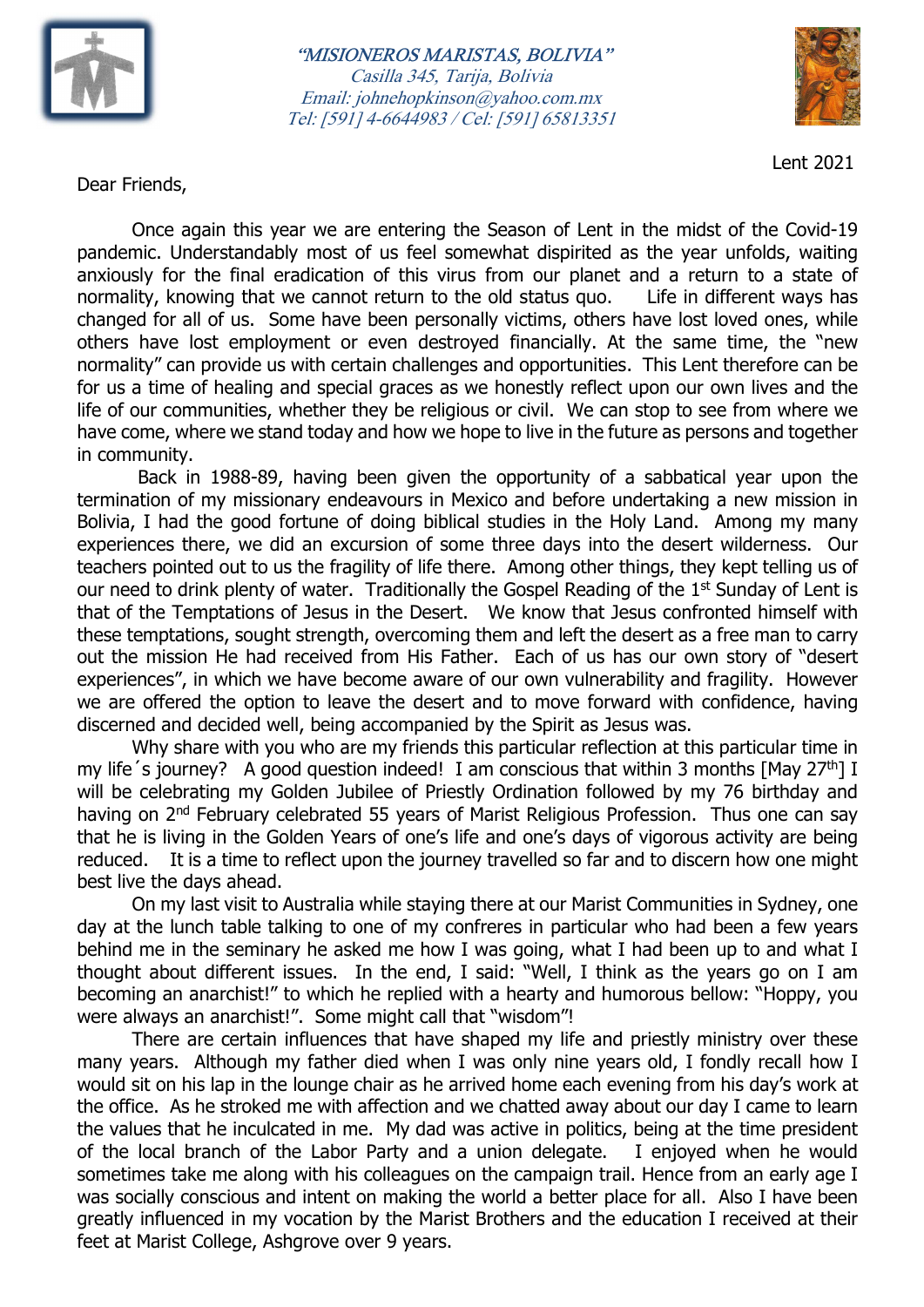As I compose this letter at my computer, I am sitting at my desk in our community retreat-rest home that we constructed 4 years ago in a rural village called Pantipampa some 40 minutes from our home and office in Tarija City. We have become very much part of the local campesino [*peasant farmers*] community. We are surrounded by wonderful neighbours who have become our very dear friends. It has become a place where Gilberto, Javier and myself love to come to in order to relax, reflect, pray and prepare materials for our pastoral activities, as well as enjoy the company and sharing with the local community. We are surround by mountains on all sides, with incredible sunsets and star-filled and peaceful nights and awakening to the call of the roosters that run loose.

When I was ordained on May 27<sup>th</sup> 1971 at our Marist Parish Church of Mater Dei in Brisbane I could not suspect how my priestly life and ministry over these 50 years would unfold. Now I can look back on those years in heartfelt gratitude to the good Lord, to Mary our Mother whose name I bear as a Marist, to so many wonderful friends I have made in different places and to all of you who in one way or another have shared our journey and believed in us and supported us and made possible our continuing mission. Something of our story has been told through the booklet that my Australian friends produced in 2017 to commemorate my 40 years of missionary service in the Latin American Church and more recently through another booklet that we published to give to our friends in gratitude to commemorate our 30 years as Misioneros Maristas Bolivia that consisted of presentations of each of the members: Gilberto, Javier, their wives and sons and finally myself, telling what it has been our experience as living and serving our people here in Bolivia as a Marist Community and Team.

 Upon my ordination I was appointed to our Marist community and staff of St. John's College ["Woodlawn"] in Lismore. It was then a boarding college of some 400 young men of 13-19 years of age. It was not an appointment that I would have freely chosen for myself. In fact, it was last on my own preference list for the more than 20 places for assignment within the Australian Province of the Marist Fathers!! But the Lord has His ways that we learn often are not our ways. Over the 4 years there as a teacher and housemaster I enjoyed the friendship of my students and many of their families; some of those friendships have endured these 50 years and been a means of support in my missions. From my entry in the seminary, I had the desire to be a missionary, and our Marist Missionary Territory at the time was Oceania, I presumed that one day if accepted I would end up there. After 4 years at Woodlawn I requested that I be finally accepted for foreign missions and to better prepare myself for this I had 2 years of parish experience; first at our inner- city parish of St. Patrick's in Sydney then at our West Sunshine migrant parish of St. Paul in Melbourne.

Although as mentioned, our principal mission zone until this time was Oceania, however some of our Australian Marists who had been undertaking renewal studies in the U.S.A. passed through Mexico on their way home. The Mexican Provincial told them that they would welcome there Marists from Australia as missionaries, Mexico being a very small Province and without sufficient priests to respond to the pastoral needs of the Mexican people. This invitation filtered down to me and I put to my Australian Marist Admiration and to our General Admiration in Rome my great interest. Subsequently I received the green light and found myself in Mexico on May 5<sup>th</sup> 1971 and so commenced my missionary journey. I fell in love with Mexico and its people. My first 6 years there were spent as a member of the San Mateo Marist Community where we ministered to poor workers on the outskirts of Mexico City. At the time San Mateo was a type of old colonial village with its church and traditions. I took particular care of 3 small barrios: El Rio, La Canada y La Venta. Here little by little I was able to form what latter we would refer to as Base Church Communities [Comunidades Eclesiales de Base –CEBs]. In fact to this day, I enjoy close friendship with those who were then teenagers who became my catequists and leaders in the community. I have become part of their families over the past 43 years.

From San Mateo I went to the Dioceses of Tehuantepec, Oaxaca iniciating a new Marist mission among the campesinos y indigenous people. From our base at El Porvenir, for the next 5 years we reached out to some 17 village communities. For our opction for and defense of the poor the bishop and the pastoral agents of the diocese we were always under threat from the